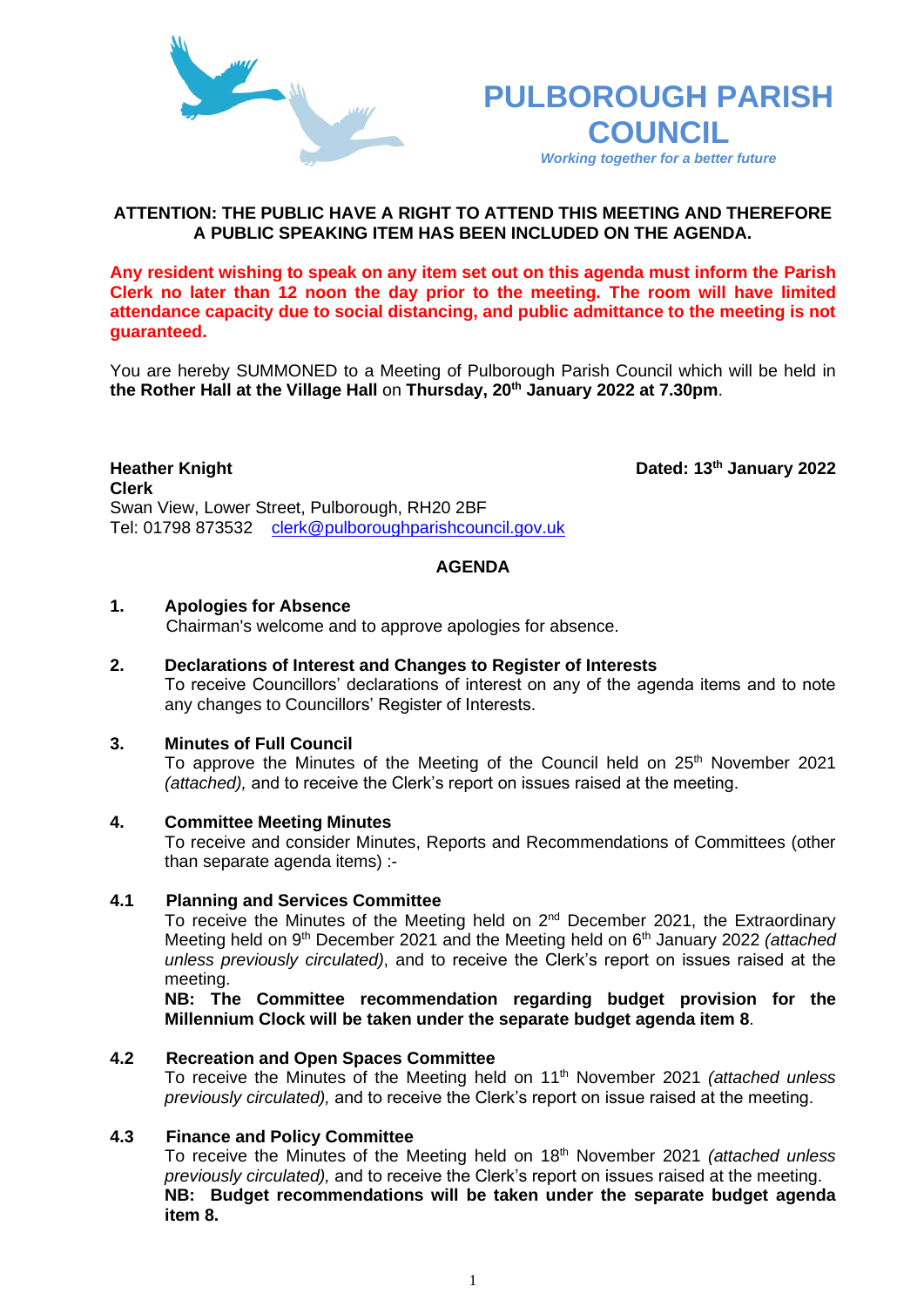# **5. Adjournment for public speaking:-**

The Chairman will invite those residents who have given formal notice to speak once only in respect of:

- a) business itemised on the agenda and residents shall not speak for more than **5 minutes** or **10 minutes** if he/she is speaking on behalf of others such as a residents' group.
- b) if time permits, any other business not itemised on the agenda for which no discussion/decision is permitted, and residents shall not speak for more than **2 minutes.**

# **6. District and County Reports**

To receive reports from the District and County Councillors.

# **7. Proposals for New Multi Use Games Area (MUGA)**

To receive, if made, recommendation from Recreation & Open Spaces Committee regarding MUGA proposals, and consider costs and budget provision for this; To consider submitting an application to SDNP for CIL funding and to HDC for matched funds, for costs towards a new MUGA facility, or to limit to resurfacing existing facility.

## **8. Budget 2022/23**

To agree the budget and required precept for the year ending 31<sup>st</sup> March 2023, following discussion at previous meeting and recommendations from Finance & Policy Committee *(draft budget attached).*

# **9. Proposals for Lower Street SIDS**

To consider request for Council support of Pulborough Community Partnership proposals to purchase and install Speed Indicator Display Signs (SIDS) in Lower Street. *(Copied to Cllrs)*

## **10. Co-option to the Council**

To consider application/s received for co-option to two vacant seats. *(Copied to Council)*

### **11. Replacement Mower**

To consider purchase of replacement used mower up to value of £15,000, due to deterioration of Jacobsen mower; funding to be met from New Tractor/Machinery earmarked reserve, residue of 2021-22 Tractors/Machinery budget and part of Tractors/Machinery budget 2022-23.

# **12. Committee Appointments**

To consider request by Cllr Hunt to be appointed to the Finance & Policy Committee. To consider any other requests by Councillors for appointment to committees.

# **13. Councillor Training**

To ratify attendance by Cllrs Trembling, Ellis-Brown, Hare, Hunt and Kipp at online Introduction to Planning session, provided by Mulberry & Co., at a cost of £200 + VAT, from the Council's training budget.

# **14. Sussex Police: Use of 'Big Data'**

To consider appointing Council representative to attend online presentation by Sussex Police Chief Constable Jo Shiner to West and East Sussex Councils about the use of 'big data', on Friday 25th February 2022. *(Copied to Council)*

## **15. Neighbourhood Wardens**

To receive update from Neighbourhood Warden Steering Group on progress with recruitment by HDC of two new wardens.

### **16. Internal Audit Report 2021-22 (Interim Review)**

To receive and note Internal Auditor's Report (Interim) and any recommendations made (for referral to Finance & Policy Committee).